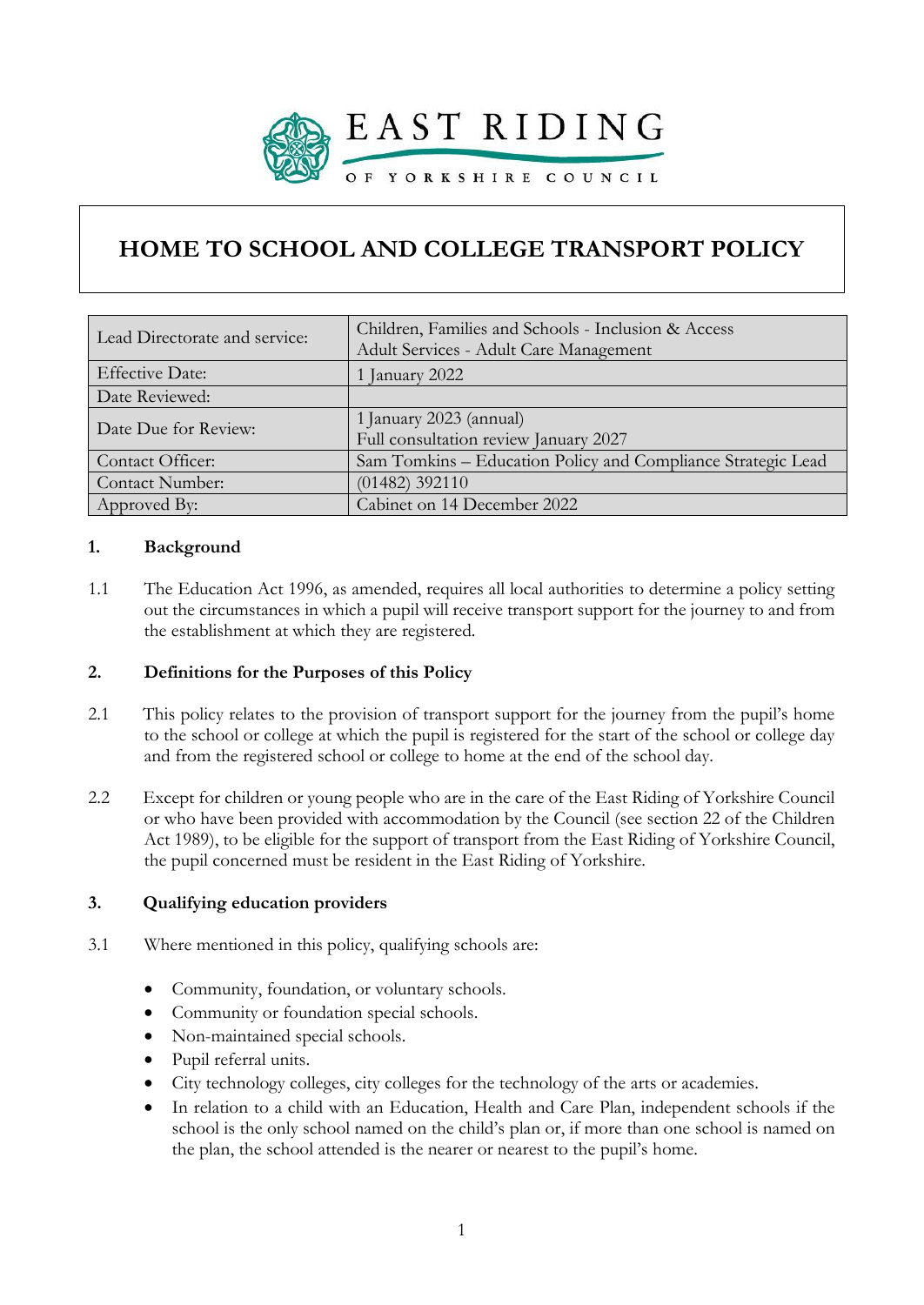- 3.2 If the pupil is attending an independent school which is not a qualifying school, that school will be deemed to be a qualifying school if it is the nearest school at which the child can become a registered pupil.
- 3.3 For the purposes of this policy, the term 'college' includes further education colleges and sixth form colleges funded by the Education and Skills Funding Agency, (ESFA).

# **4. Catchment Area Schools**

- 4.1 All areas of the East Riding of Yorkshire are included in at least one school's catchment area. A child living in the East Riding of Yorkshire will live in an area which falls within the defined catchment area of a given school for each stage of education (primary and secondary). All community and voluntary controlled schools maintained by East Riding of Yorkshire Council have defined catchment areas as part of their admission arrangements. For the purposes of home to school transport, the East Riding of Yorkshire Council has also determined the catchment areas for the foundation and voluntary aided schools and academies in the local authority area.
- 4.2 If a community or voluntary controlled school converts to an academy, the academy's catchment area will be deemed to be the last catchment area determined by the East Riding of Yorkshire Council for the community or voluntary controlled school.

### **5. Distance Measurement**

- 5.1 The distance measured is the shortest available route along which a child, accompanied as necessary, may walk safely. Therefore, the Council may include footpaths and other pathways as well as recognised roads when measuring routes. To measure the distance of a walked route the council will use GIS mapping software. The courts have defined an "available route" as one "along which a child accompanied as necessary can walk with reasonable safety to school. It does not fail to qualify as 'available' because of dangers which would arise if the child is unaccompanied. The guidelines produced by Road Safety GB will be used to determine whether a route is an available home-to-school walking route. In determining the availability of a route, the authority will consider any restrictions on a parent's ability to accompany their child imposed by any disability the parent may have (please see Section 33 'Exceptional Circumstances').
- 5.2 For schools that have a split site, the distance will be measured to the nearest approved entry point to the school's site appropriate for the child's year group.

### **6. Transport Provision**

- 6.1 It is for East Riding of Yorkshire Council to decide the means of and arrangements for transport, including the issue of and requirements to carry passes and tickets. Such transport may be by way of contracted services or local bus or rail services. Pupils are collected as near to their home as reasonably possible. Some pupils may have to walk a reasonable distance to and from home to meet the transport. However, the designated picking up/setting down point will not exceed one mile from the pupil's home. The responsibility for ensuring a child's safety in getting to and from the designated picking up/setting down point rests with the parent/carer.
- 6.2 Wherever possible, in arranging transport the Council will ensure that the journey times do not normally exceed 45 minutes for a single journey for a child attending a primary phase school or one and a quarter hours for a pupil attending a secondary school. These journey times may have to be exceeded for pupils attending special schools and colleges, or where transport is being provided to a school other than the child's catchment or nearest school.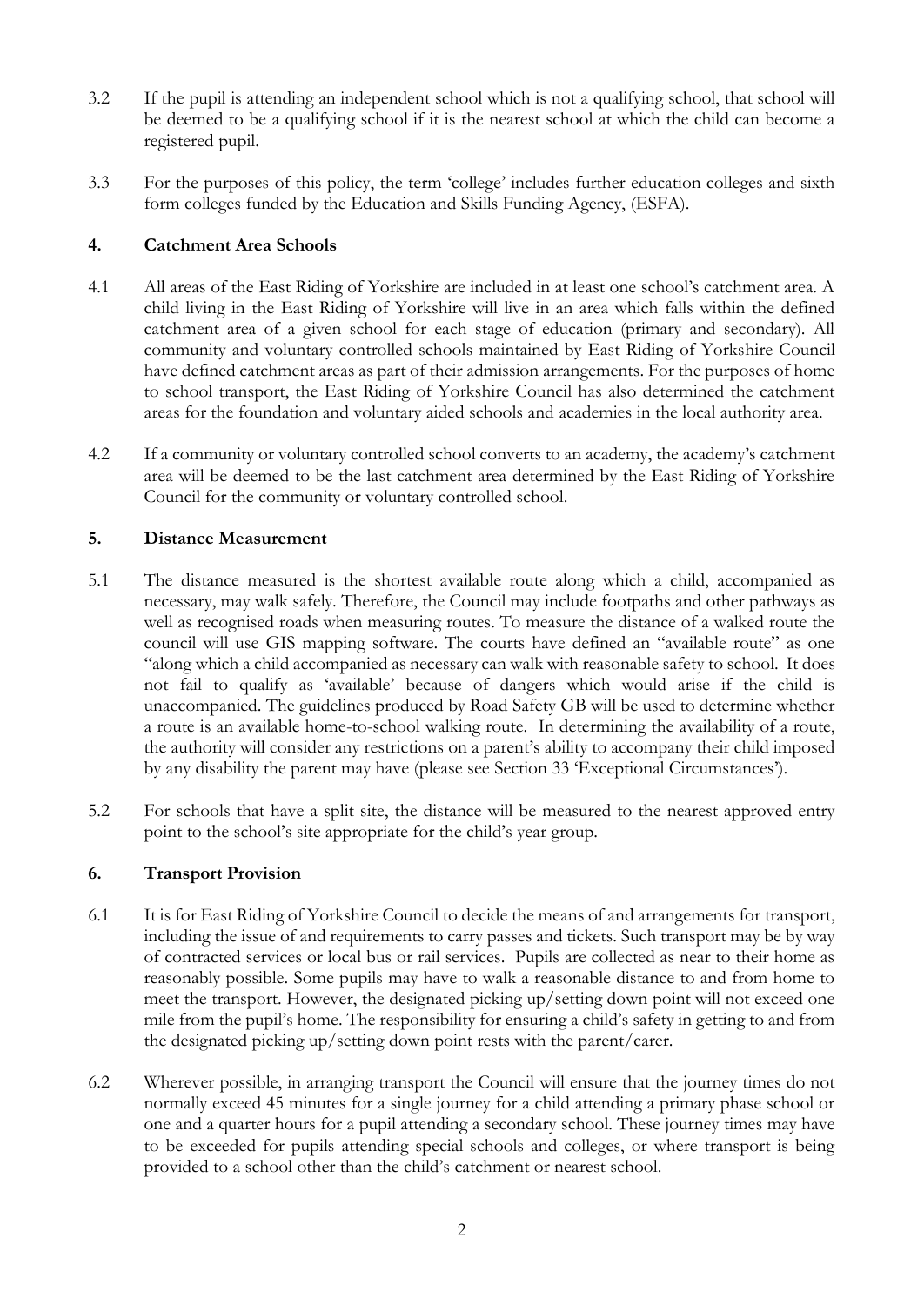# **7. Siblings**

7.1 The term "siblings" refers to children living as part of the same family unit at the same address. A family unit consists of children and their parents/carers. The term "parent/carer" includes any person who is the birth parent or person with parental responsibility or special guardianship or who has care of that child.

# **8. Free School Meals**

8.1 Where referred to in this policy, a child entitled to free school meals is a child who is identified within section 512 of the Education Act 1996.

# **9. Working Tax Credit**

9.1 Where referred to in this policy, a parent in receipt of the maximum level of Working Tax Credit must be ordinarily resident at the same address as the child and the award must be at the rate which is the maximum rate.

# **10. Educational Terms**

- 10.1 A **pupil** is a child registered at a school on a full-time basis in years Reception to 11.
- 10.2 A **pupil of sixth form age** is to be construed in accordance with section 509 AC(1) of the Education Act 1996.
- 10.3 A **post-19 young person is** of adult age but eligible to home to school or college transport as part of the 19-25 age provision.

# **11. Learning Difficulty or Disability**

11.1 Having a greater difficulty in learning than most people of that age or having a disability which prevents the use of facilities generally provided by post 16 education and training.

### **12. Policy Statement**

- 12.1 It is the view of East Riding of Yorkshire Council that, for educational and social reasons, the majority of children of statutory school age are best served by attending the school designated as serving the area where they live, that is to say their catchment area school. All children of compulsory school age and who live beyond the statutory walking distance from their catchment area school will be provided with transport to enable them to attend that school. Where legislation provides for children to be provided with transport to alternative schools, the Council will also provide this.
- 12.2 The Council recognises that, for some children, particularly those in vulnerable groups, it may be more appropriate for them to be provided with transport for distances less than the statutory walking distance, or to attend an alternative school to their catchment area one. The Council therefore uses its discretion to provide transport in certain prescribed situations.

### **13. Corporate Priorities**

- Valuing our environment
- Supporting vulnerable people, reducing inequalities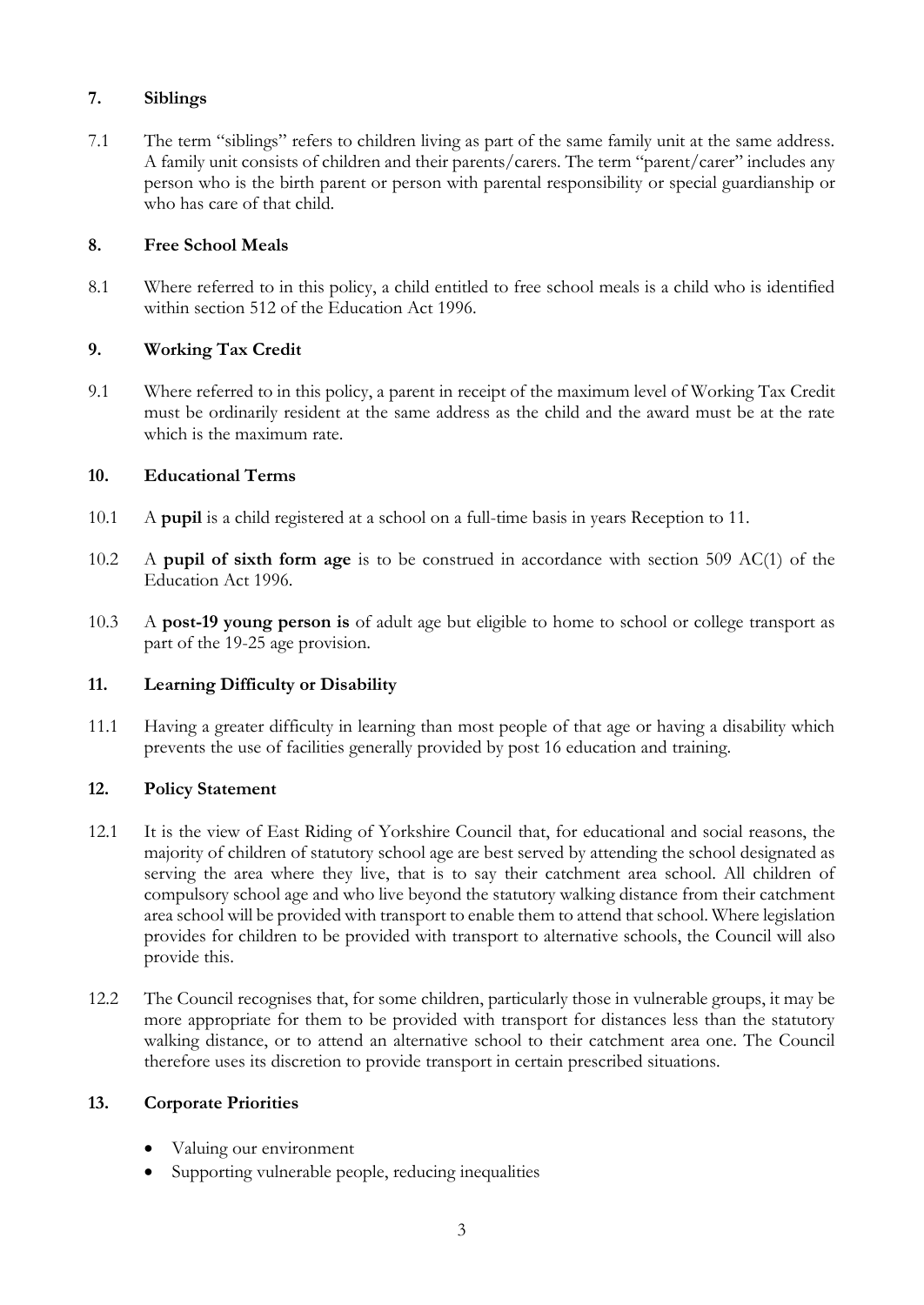# **14. Policy Development including Consultation**

- 14.1 The requirement to ensure children and young people can attend a suitable school or education provider to secure their attendance has been in place for a considerable period of time. The policy is reviewed annually considering changes in national legislation and feedback from schools which includes regular meetings with nominated staff. Consultees include: -
	- Director of Children, Families and Schools
	- Head of Children and Young People, Education and Schools
	- Head of Children and Young People Specialist Services
	- Head of Children and Young People's Support and Safeguarding Services
	- Education Policy and Compliance Strategic Lead
	- Group Manager Transportation Services
	- Director of Adults, Health and Customer Services
	- Head of Adult Services
	- Head of Business Management and Commissioning

### **15. Links with other Policies**

- Children and Young People's Plan
- Admission Arrangements for to Community and Voluntary Controlled Schools
- Co-ordinated Schemes for School Admissions
- Policy and Procedures for the Review of Primary School provision
- Adult Social Care Support with Travel Policy

### **16. Outcomes and Impacts**

- 16.1 All children who have a statutory entitlement are provided with transport to their nearest or most appropriate school or college.
- 16.2 Children from identified vulnerable groups can access appropriate education by the provision of transport.
- 16.3 Where there are exceptional circumstances, children are not prevented from attending school due to lack of appropriate transport.
- 16.4 Adult Services will consider eligibility for young adult learners aged 19-25 with a learning difficulty or disability attending a qualifying education establishment for a course that started after their 19th birthday in line with the current Post-19 Transport Policy Statement.

### **17. Implementation**

17.1 The policy will be implemented from 1<sup>st</sup> January 2022 and remain in force until such time as it is reviewed. This policy updates and replaces the policy implemented in September 2016.

# **18. Financial Implications**

- 18.1 Until a pupil is accessing transport through Post-19 eligibility this policy is funded through the Children, Families and Schools - Home to School and College Transport budget as approved by cabinet.
- 18.2 Post-19 transport provision is funded by Adults Services as transferred and actioned from 1<sup>st</sup> April 2021.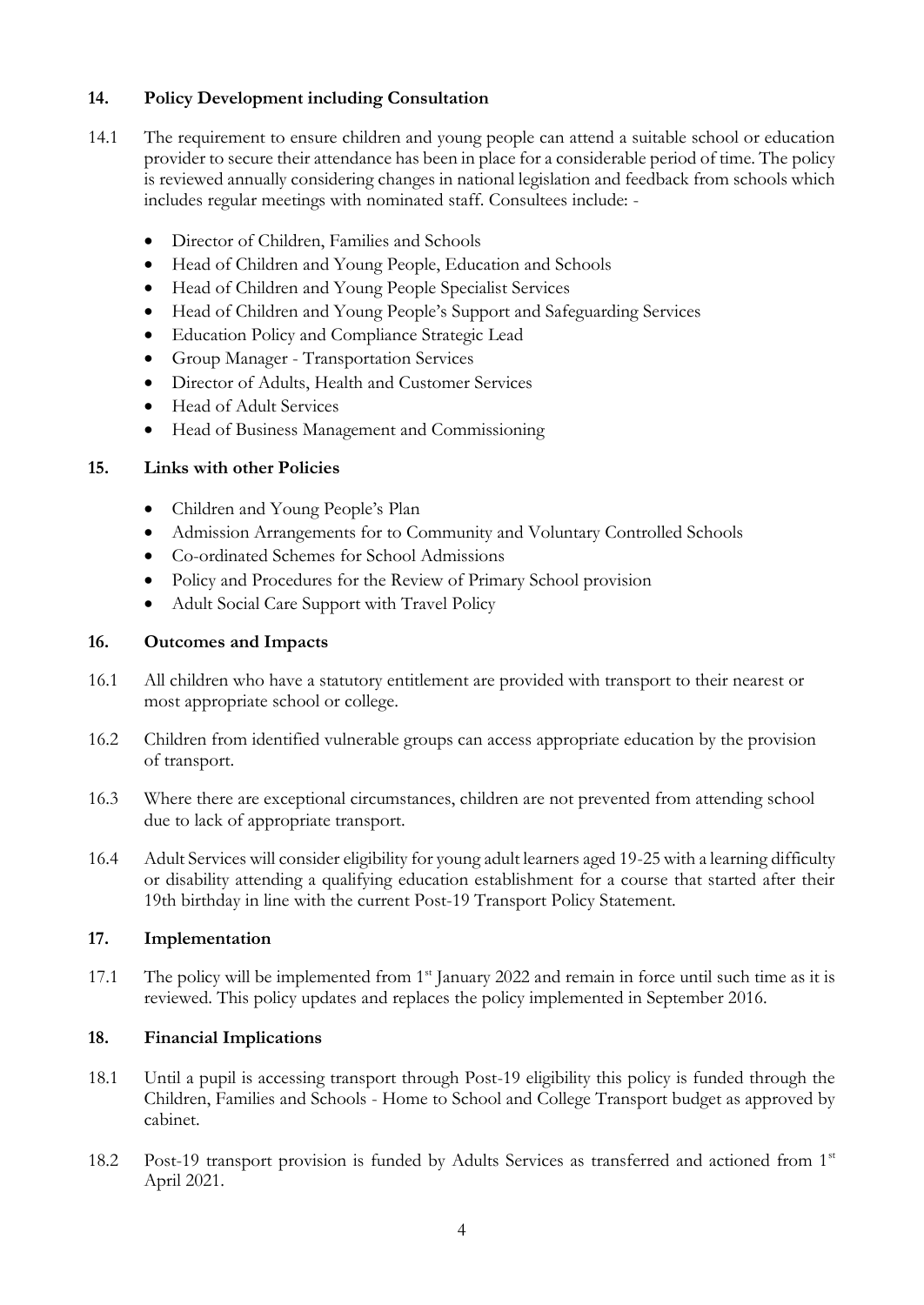# **HOME TO SCHOOL AND COLLEGE TRANSPORT POLICY PROVISIONS**

# **TRANSPORT SUPPORT FOR PUPILS OF STATUTORY EDUCATION AGE**

# **19. Primary Age Pupils**

- 19.1 Free transport to enable a child to attend an infant, junior or primary school will be provided if the child is in Reception or Years 1 to 6 and:
	- The child is attending their catchment area school and the only available routes to the catchment area school from the child's normal place of residence are more than two miles for a child in Reception, Year 1, Year 2 or Year 3 or more than three miles for a child in Year 4, Year 5 or Year 6. The distance of three miles for a child in Year 4, Year 5 or Year 6 will be reduced to two miles if the child is entitled to free school meals or the child's parents are in receipt of their maximum level of Working Tax Credit. Where the qualifying distance has been reduced in this way, the child will be entitled to free transport to the end of the school year.

OR

The parent's application for a school place for their child is refused, free transport will be provided to the school allocated in accordance with East Riding of Yorkshire Council's coordinated scheme for primary school admissions if the only available routes to the school allocated in that way are more than two miles for a child in Reception, Year 1, Year 2 or Year 3 or more than three miles for a child in Year 4, Year 5 or Year 6. If a place becomes available for the child at their catchment area school before the child is on roll at the school allocated under the co-ordinated scheme, the entitlement to free transport to the alternative school will be withdrawn.

OR

• The child is attending a school which is not their catchment area school and the child's parents have not been able to secure a place at a school nearer to the home address and the only available routes to that school from the child's home are more than two miles for a child in Reception**,** Year 1, Year 2 or Year 3 or more than three miles for a child in Year 4, Year 5 or Year 6. The distance of three miles for a child in Year 4, Year 5 or Year 6 will be reduced to two miles if the child is attending a qualifying school and is entitled to free school meals or the child's parents are in receipt of their maximum level of Working Tax Credit. Where the qualifying distance has been reduced in this way, the child will be entitled to free transport to the end of the school year.

### **20. Secondary Age Pupils**

- 20.1 Free transport to enable a child to attend a secondary school will be provided if the child is in Years 7 to 11 and:
	- The child is attending their catchment area school and the only available routes to the catchment area school from the child's home are more than three miles.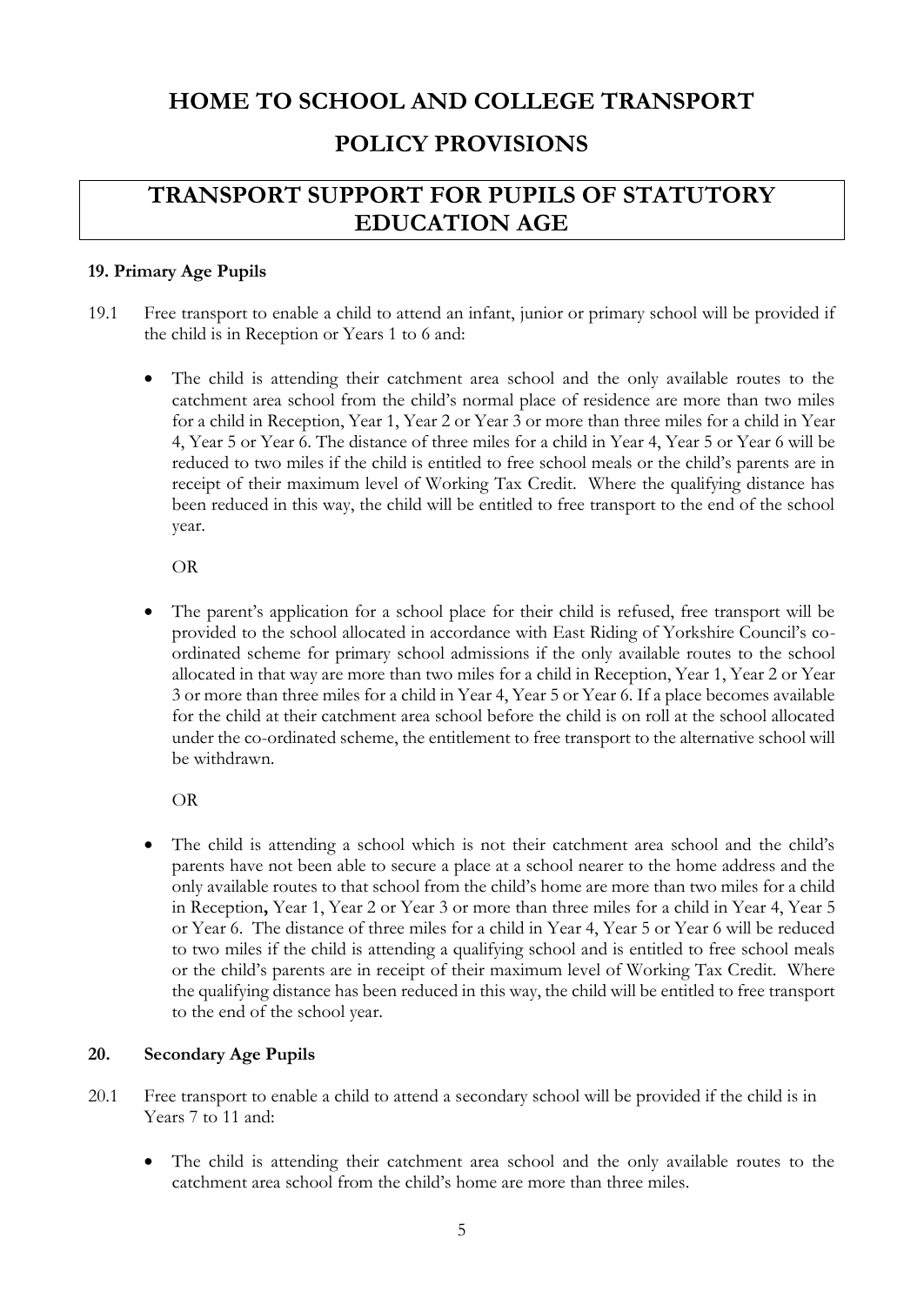# OR

• The parent's application for a place for their child at a school is refused, free transport will be provided to the school allocated in accordance with East Riding of Yorkshire Council's co-ordinated scheme for secondary school admissions if the only available routes to the school allocated in that way are more than three miles. If a place becomes available for the child at their catchment area school before the child is on roll at the school allocated under the co-ordinated scheme, the entitlement to free transport to the allocated school will be withdrawn.

# OR

• The child is attending a school which is not their catchment area school and the child's parents have not been able to secure a place at a school nearer to their home and the only available routes to the school the child is attending from the child's home are more than three miles.

OR

The child is entitled to free school meals or the child's parents are in receipt of their maximum level of Working Tax Credit and the school the child is attending is either one of their three nearest qualifying schools which is above 2 miles but less than 6 miles from their ordinary place of residence; or it is the nearest suitable qualifying school preferred by the child's parents on the grounds of the parents' religion or belief and the school is more than 2 miles but not more than 15 miles from the child's home address.

# **DISCRETIONARY TRANSPORT PROVISION FOR PUPILS OF STATUTORY EDUCATION AGE**

# **21. Children with Education, Health and Care Plans**

21.1 Pupils with Education Health and Care Plans will be entitled to free transport if the pupil is unable to walk to school or use public transport and is attending their catchment area school or the nearest qualifying school that can meet their special educational needs.

# **22. Medical Transport**

22.1 Pupils in Reception and Years 1 to 11 with a medical condition who are fit to attend school but are unable to do so because they are unable to walk or are unable to travel by their normal means of transport may be considered for free transport to school whilst that condition persists. A request for medical transport must be supported by a medical practitioner and may be referred to the Council's medical adviser for advice.

# **23. Pregnant Schoolgirls and Schoolgirl Mothers**

23.1 To facilitate attendance, free transport may be provided for pregnant schoolgirls and schoolgirl mothers of compulsory school age between their home and the school or establishment they are attending.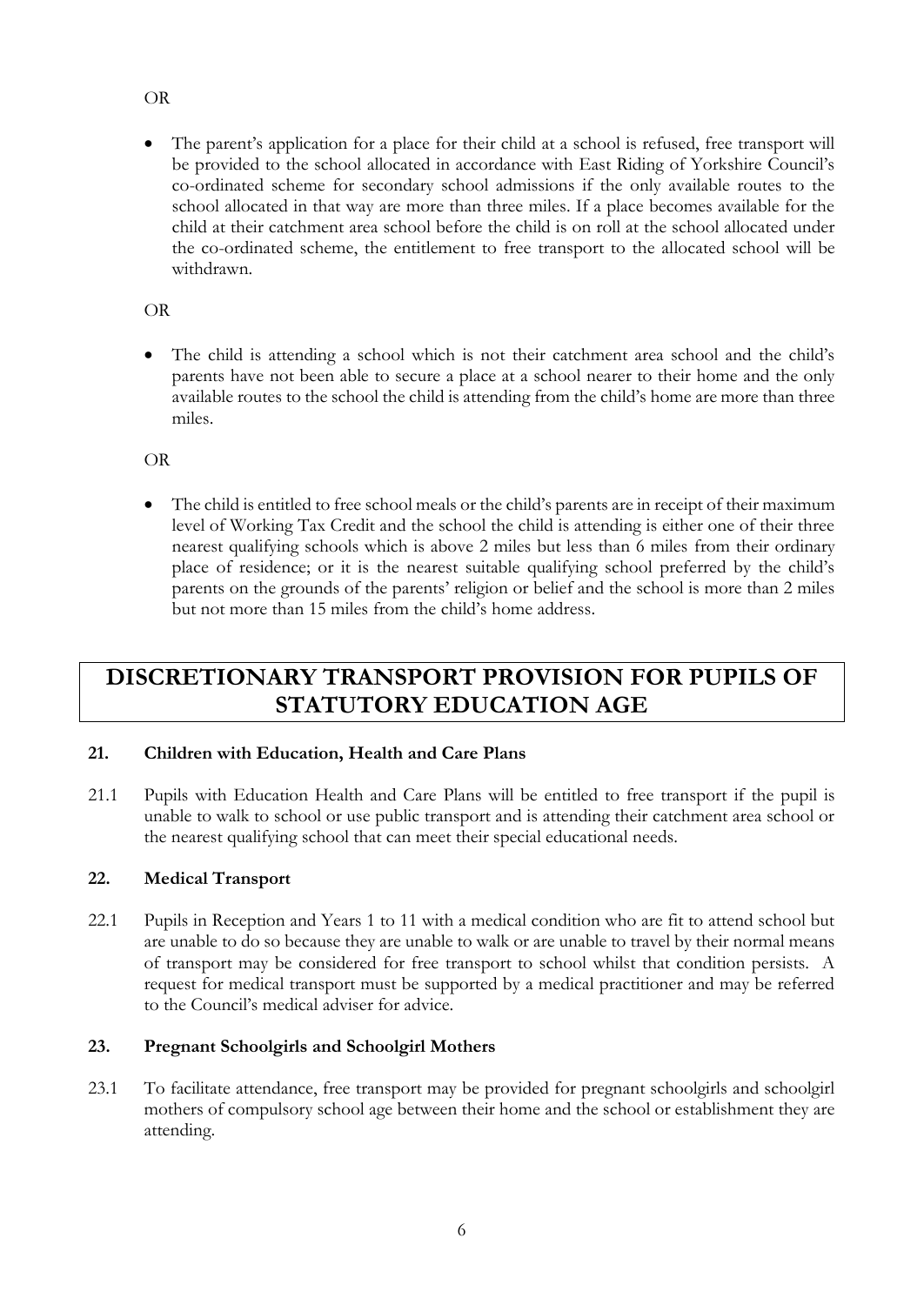# **24. Excluded Pupils**

24.1 Where a pupil of compulsory school age has been permanently excluded from a school, free transport may be granted to a school, college, or other establishment of the Council's choice.

# **25. Children in Care**

25.1 The East Riding of Yorkshire Council recognises its obligations under the Children's Act 1989. Where appropriate, free transport will be provided for children in the care of the East Riding of Yorkshire Council (including pupils of sixth form age) to avoid disruption to the child's education or home life.

# **26. Travel on Contracted Vehicles**

26.1 Pupils who are not entitled to free transport will be subject to a contribution payment. For the  $2021/22$  academic year the contribution payment will be  $\ddot{f}$  540. For pupils who are members of a low-income family or who are living independently and who meet the relevant income criteria, the contribution payment is reduced by  $50\%$  to  $\ell$  270.

Use of spare seats on contracted services by pupils who are not entitled to free transport can be withdrawn if the seat is required for a pupil entitled to transport under the other provisions of this policy. If transport is withdrawn in this way, the authority will give at least two weeks' notice. If this should be the case, any failure on the parents part to ensure their child can get to and from school, cannot be used as a defence in association to any enforcement actions taken by the Council in relation to school attendance.

# **PUPILS OF SIXTH FORM AGE**

### **27. Pupils of Sixth Form Age**

27.1 Pupils of sixth form age should also be aware of the post-16 transport policy statement available at [http://localoffer.eastriding.gov.uk/education/education-providers/home-to-school](http://localoffer.eastriding.gov.uk/education/education-providers/home-to-school-transport/post-16-transport/#:~:text=The%20East%20Riding)[transport/post-16](http://localoffer.eastriding.gov.uk/education/education-providers/home-to-school-transport/post-16-transport/#:~:text=The%20East%20Riding) [transport/#:~:text=The%20East%20Riding's%20statement%20outlines,made%20on%20an%](http://localoffer.eastriding.gov.uk/education/education-providers/home-to-school-transport/post-16-transport/#:~:text=The%20East%20Riding) [20annual%20basis.](http://localoffer.eastriding.gov.uk/education/education-providers/home-to-school-transport/post-16-transport/#:~:text=The%20East%20Riding)

### **28. Eligibility**

- 28.1 The provision of transport for pupils of sixth form age will be subject to a contribution payment. For the  $2021/22$  academic year the contribution payment will be  $\sqrt{2540}$ . For pupils who are members of a low-income family or who are living independently and who meet the relevant income criteria, the contribution payment is reduced by 50% to  $f(270)$ .
- 28.2 To qualify for this reduced contribution, a low-income family or a pupil living independently on a low income is in receipt of any of the following:
	- Income Support
	- Income-based Jobseeker's Allowance
	- Income-related Employment and Support Allowance
	- support under Part VI of the Immigration and Asylum Act 1999
	- the Guaranteed Element of Pension Credit
	- Child Tax Credit (provided the person is not also entitled to Working Tax Credit and has an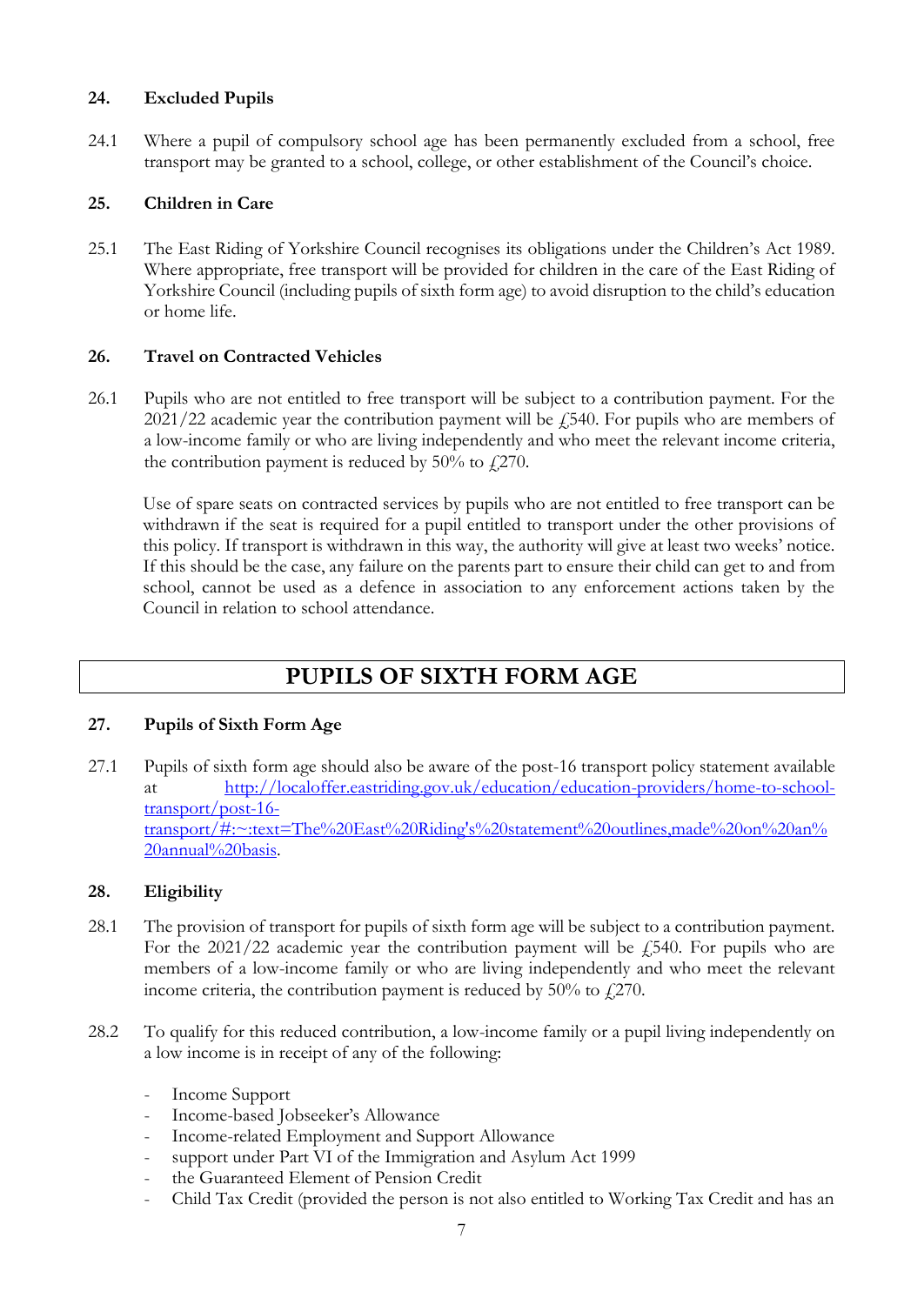annual gross income of no more than  $\ell$ 16,190)

Universal Credit - household income must be less than  $f(7,400)$  a year (after tax and not including any benefits the household receives

The pupil or the pupil's parents and other members of the household will be asked to provide evidence of their entitlement to or receipt of the above support.

- 28.3 Tailored transport support may be available to pupils with learning difficulties or disabilities who are aged between 16 and 18 and are unable to travel to school or college independently. If the pupil reaches the age of 19 after the start of the academic year, they will continue to receive support until the end of that academic year. Transport provision will be subject to the eligibility criteria below.
- 28.4 To qualify for transport under this provision a pupil must:
	- Have an assessed need identifying transport support.
	- Be accessing the most appropriate institution nearest to his/her home.
	- Be attending a full-time course of further education at a school/college of at least 30 weeks duration and has no less than 12 hours of required attendance per week.
	- Have a clear academic progression identified through the learning aims.
	- Be unable to travel independently.
	- Attend the course regularly and the pupil's behaviour and conduct must be satisfactory and in line with the institutions' own policies for behaviour and attendance.
	- Have considered alternative travel arrangements with a view to their longer-term needs.

As well as one of the below:

- The pupil has an Education Health and Care Plan.
- There has been a significant change in the pupil's circumstances, or a significant deterioration in health condition affecting learning or mobility.

# **ADDITIONAL INFORMATION FOR PUPILS OF STATUTORY EDUCATION AGE AND SIXTH FORM AGE**

# **29. Personal Transport Budget**

- 29.1 Up to date information on Personal Transport Budgets can be found via [http://localoffer.eastriding.gov.uk/education/education-providers/home-to-school](http://localoffer.eastriding.gov.uk/education/education-providers/home-to-school-transport/personal-travel-budgets/)[transport/personal-travel-budgets/](http://localoffer.eastriding.gov.uk/education/education-providers/home-to-school-transport/personal-travel-budgets/)
- 29.2 Where a pupil has an identified eligibility to transport support under the provisions of the policy, the parent/carer may be considered for a personal transport budget. Approval of a personal transport budget is at the discretion of the Council.
- 29.3 Once a personal transport budget is accepted a parent accepts responsibility for providing or arranging the pupil's journeys between home and their education provider. Any failure to fulfil this responsibility cannot be used as a defence in association to any enforcement actions taken by the Council in relation to school attendance.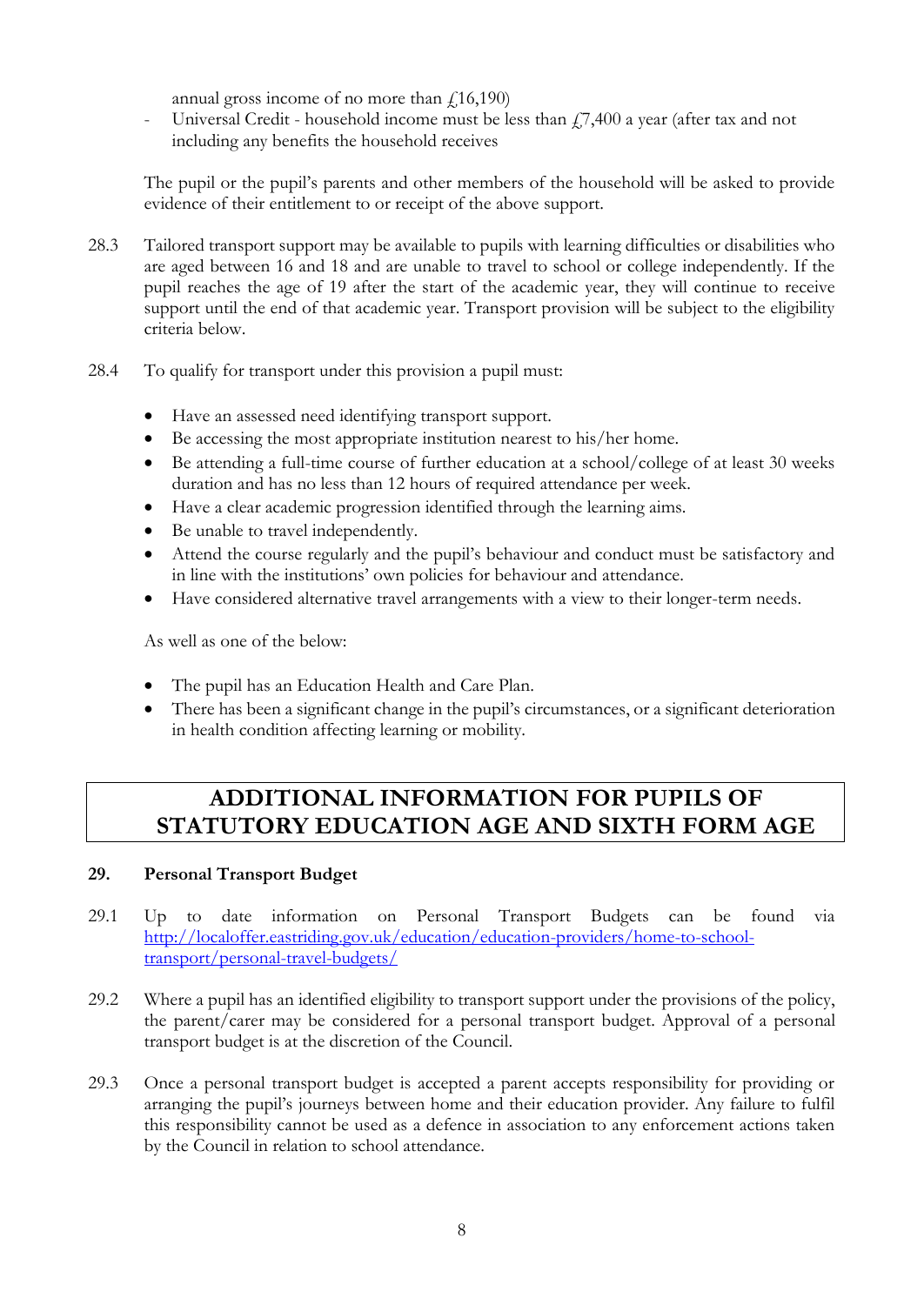29.4 In determining whether to award a personal transport budget, key factors will be the specific needs of the child concerned and the relative costs to the Council of providing suitable transport for the child.

# **30. Lost and Damaged Passes**

 $30.1$  A charge of  $\ell$ 10 will be made if a replacement travel pass is required because the original is lost or rendered unusable because it is damaged.

### **31. Behaviour on Buses**

- 31.1 In the interests of safety, it is important that all pupils comply with the standards of behaviour set out in the Council's Code of Conduct or in any scheme used by the Council to promote good behaviour, such as Buswise. If the behaviour of a pupil is such that the safety and well-being of other pupils, the driver or other road users has been affected, that pupil will be denied access to transport.
- 31.2 If the Council deems that a pupil's behaviour is such that it cannot justify providing transport, the responsibility for transporting the pupil to school will rest with the parents. Any failure to fulfil this responsibility cannot be used as a defence in association to any enforcement actions taken by the Council in relation to school attendance.

### **32. Exceptional Circumstances**

- 32.1 The Director of Children, Families and School, or a nominated officer, may authorise the provision of home to school or college transport in circumstances where they consider the applicant has shown that there are exceptional circumstances. The Director can agree to the Council meeting the full costs of transport or paying towards part of the costs. Each case will be dealt with on its own merits.
- 32.2 Post-16 pupils must show that they have applied for, and been refused, assistance from their establishment to have their exceptional circumstances considered under this policy provision.

### **33. Appeals**

- 33.1 If an applicant is refused home-to-school or college transport support, or the support offered is in their view insufficient or inappropriate, they may challenge the decision
- 33.2 Before proceeding to a formal appeal, applicants must have first made an application to the Director of Children Families and Schools under the provisions relating to exceptional circumstances above in section 32.
- 33.3 Should the Director, or their nominated officer, have refused the applicants' request for transport for their child, under Section 32 as above, the applicant may appeal if they believe that there are good reasons why the Council should make an exception in their case.
- 33.4 Applicants must set out their full reasons for the appeal and show that there are reasons why the Council should give transport outside the current parameters of this policy.
- 33.5 All appeals are considered by the Council's Education Appeals Committee and administered by the Council's Legal and Democratic Services Team, who will liaise with applicants regarding the appeal and the outcome.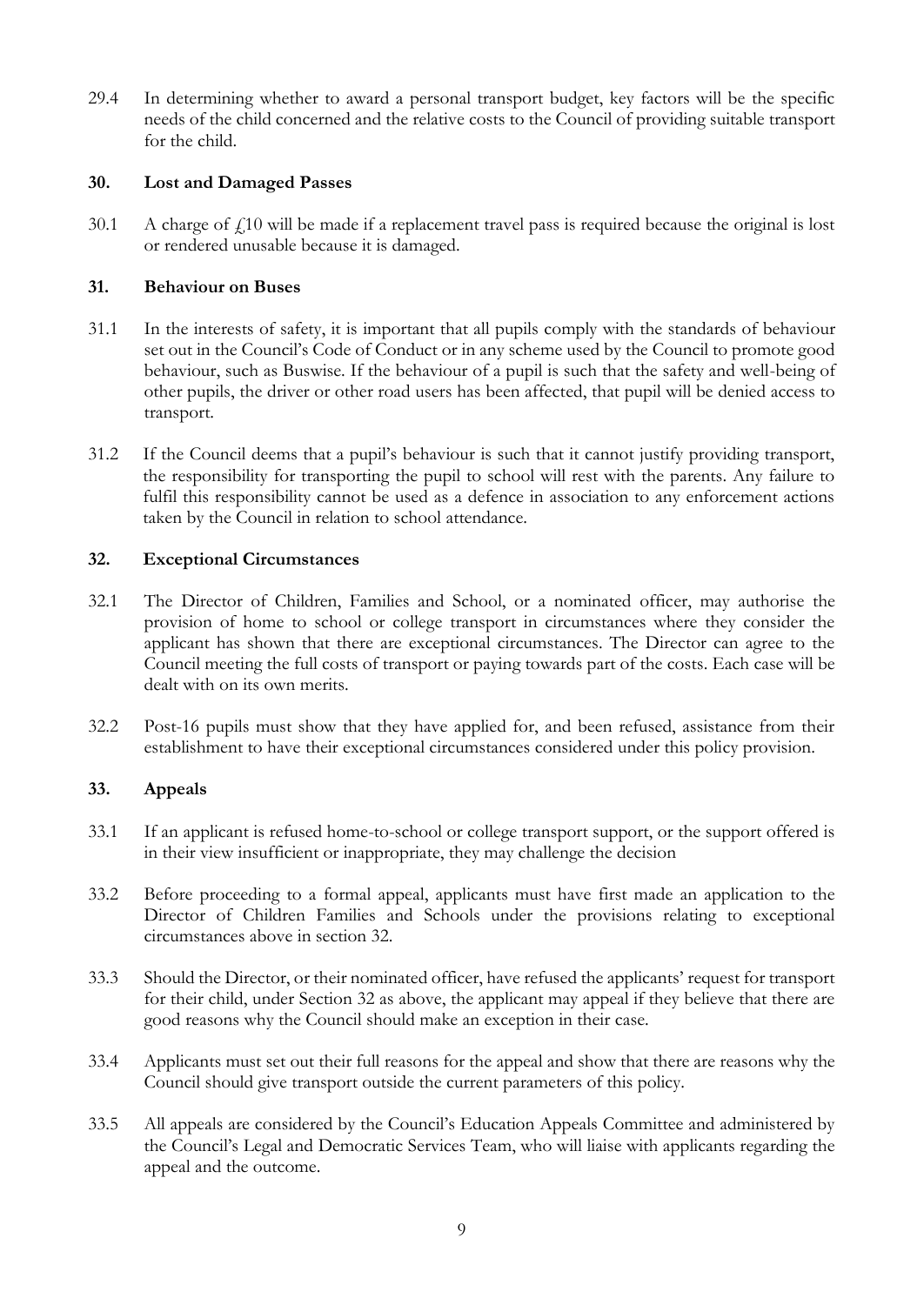# **TRANSPORT SUPPORT FOR PUPILS POST-19 YEARS OF AGE**

# **34. Assessment**

- 34.1 Transport provision for young adult learners will be provided following application to Adult Services.
- 34.2 Application forms will be available from the East Riding of Yorkshire Council website on the Adult Services section.
- 34.3 Enquiries regarding the eligibility of young adult learners to transport support should be made through East Riding of Yorkshire Council on 01482 393939 and will be handled by the Futures Plus Team or via email [futuresplusduty@eastriding.gov.uk.](mailto:futuresplusduty@eastriding.gov.uk)
- 34.4 Assessment will be completed by the Futures Plus Team using the below eligibility criteria.

# **35. Eligibility**

- 35.1 Young adult learners aged 19-25 with an Education Health and Care plan, learning difficulty or disability attending a qualifying education establishment for a course that they started after their 19<sup>th</sup> birthday.
- 35.2 In determining whether it is necessary for the Council to provide transport, the Council will also consider on an individual basis why it is necessary for the Council and not the pupil, family or establishment to make travel arrangements.
- 35.3 In order to assess eligibility the below information will be considered:
	- Whether the institution attended is the nearest appropriate educational establishment offering a suitable course, on a full-time basis (i.e. a minimum of 16 hours of guided learning across at least three days a week).
	- What other arrangements have been considered or tried and why they are not suitable, e.g. independent travel training.
	- What funding is available for transport from the institution that the young adult learner is attending, there would be an expectation that the pupil has actively applied for that funding.
	- What other funds the young adult learner can access; there would be an expectation that the pupil has actively applied for that funding.
	- If the young adult learner is in receipt of the higher rate mobility component of the Personal Independence Payment, this would be taken into account as a means of securing independent travel assistance. For example, the Council has exercised its discretionary powers to extend the Post-16 contributory scheme to Post-19 pupils.
	- If consideration has been given to the use of an available 'Motability' vehicle and if there is a family member / carer who is willing to transport the pupil.

Evidence of the above will be requested as part of the assessment process.

### **36. Exceptional Circumstances**

36.1 Young adult learners aged 19-25 with an Education Health and Care plan, learning difficulty or disability, attending a qualifying education establishment for a course that started after their 19th birthday will be assessed in accordance with the current Post-16 Transport Policy Statement.